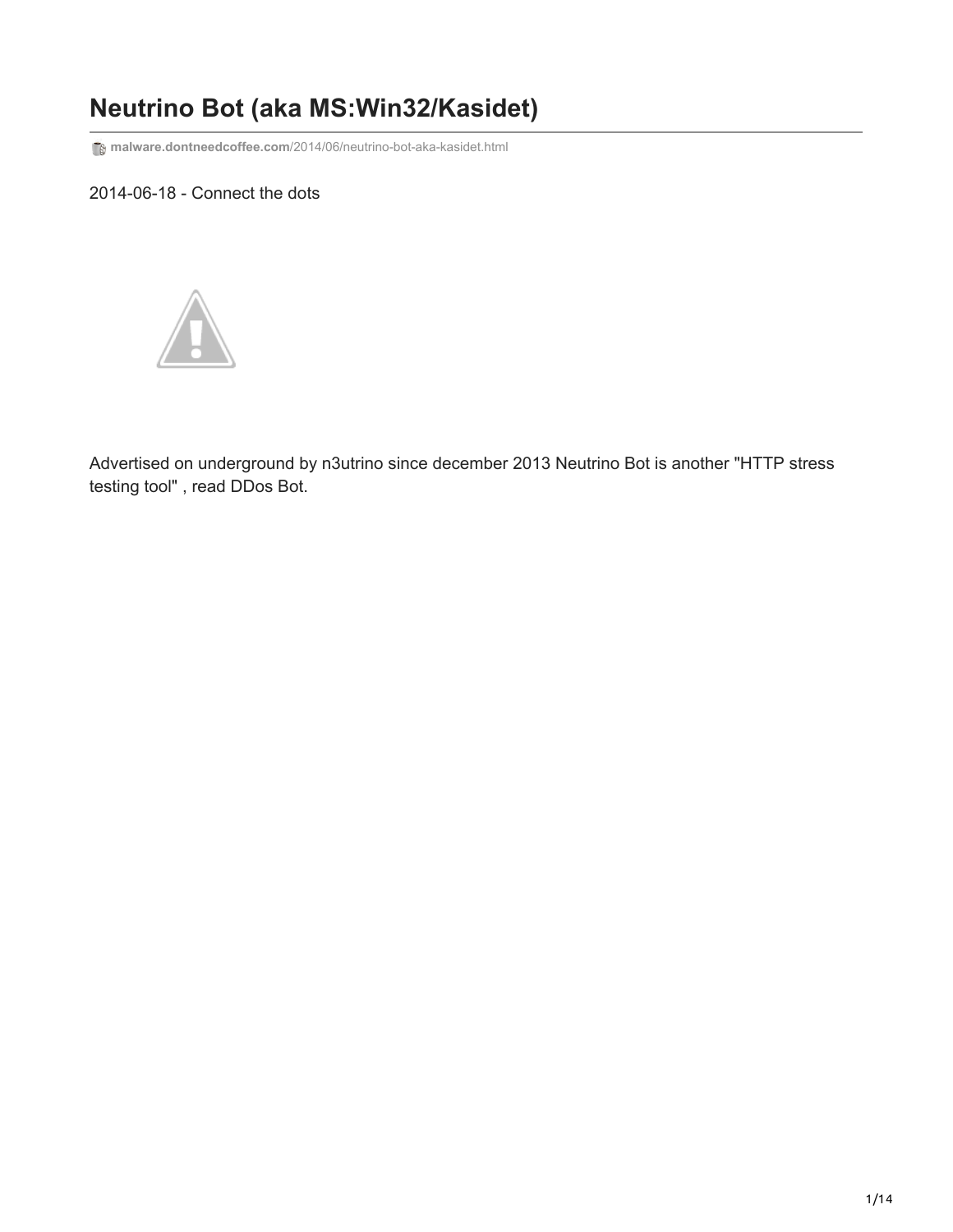

Piece of the advert

Here is the text of one Advert :

------------------------------------------ Neutrino Bot

- Основной функционал
- \* HTTP(S) флуд ( методы GET\POST )
- \* AntiDDOS флуд ( Эмуляция js\куки )
- \* Slowloris флуд
- \* Download флуд
- \* TCP флуд
- \* UDP флуд

\* Лоадер ( exe, dll, vbs, bat ... + возможность указать параметры для запуска файла)

\* Кейлоггер (Multilanguage) (поддержка виртуальных клавиатур (снятие скриншотов в области клика размером 60х60)) ( Возможность слежения за указанным окном )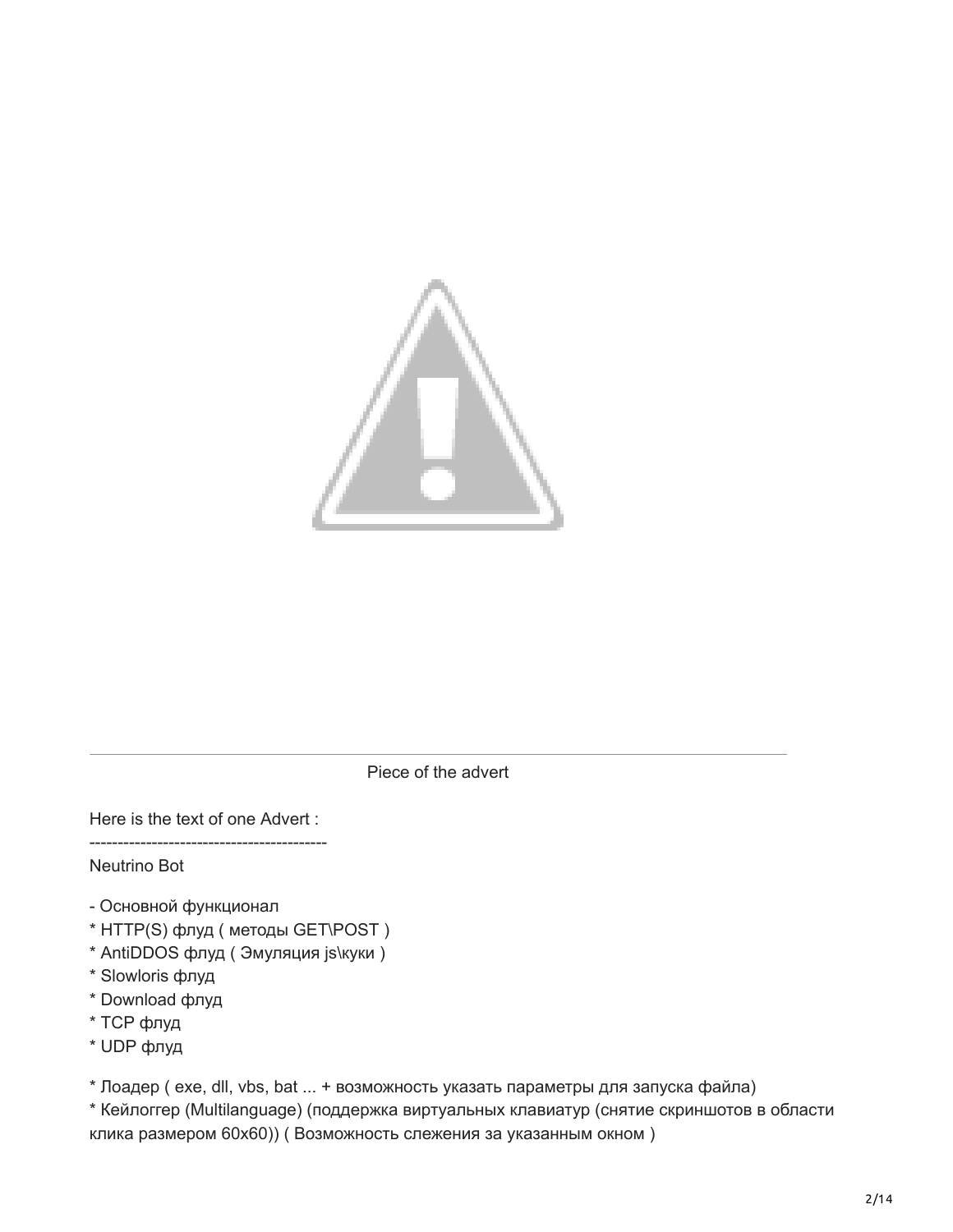\* Command shell ( удалённое выполнение команд с помощью командного интерпретатора windows)

- \* Стилинг файлов по маске ( кошельков bitcoin к примеру )
- \* Запуск браузера с переходом по указанной ссылке ( aka накрутчик просмотров)
- \* Подмена Hosts
- \* Стиллинг Win ключей
- \* Размножение ( USB\Archive )
- \* Определение чистоты загрузок ( количество найденных "соседей" на компьютере )
- \* Определение установленного АВ ( на всех ОС Windows кроме серверных )
- \* Обновление
- \* Работа через прокладки
- Дополнительные функции
- \* Антиотладка
- \* AntiVM
- \* Детект песочниц
- \* Детект всех онлайн сервисов автоматического анализа
- \* BotKiller
- \* Защита бота ( защита процесса\файла\веток реестра )
- \* Неограниченное количество одновременно выполняемых команд ( Некоторые команды имеют более высокий приоритет по отношению к другим и их выполнение останавливает другие )
- \* Неограниченное количество резервных доменов
- \* Тихая работа даже под ограниченной учётной записью
- \* Не нагружает CPU
- Функционал админки
- \* Гибкая система создания заданий
- \* Подробная статистика по ботам
- \* Возможность отдавать команды каждому боту или стране отдельно
- \* Настраиваемое время отстука ботов
- \* Сортировка ботов в стате по IP\Онлайну\Стране\OS
- \* Система банов.
- Вес несжатого бинарника ~ 50kb (ЯП С)
- Бот протестирован на всей линейке Windows, от XP до 8.1 (x32/64)

Ценники -

Полный комплект ( админка + бот + билд на неограниченное кол-во доменов ) - 200\$ Ребилд ( также неогр. кол-во доменов ) - 10\$ Обновление ( функциональное ) - 20\$ Билдер - 550\$ Оплата - WM \ BTC \ Perfect

Бинарник лицензирован, слив - остаётесь без поддержки.

-Контакты ПМ или [\[email protected\]](http://malware.dontneedcoffee.com/cdn-cgi/l/email-protection) / [\[email protected\]](http://malware.dontneedcoffee.com/cdn-cgi/l/email-protection)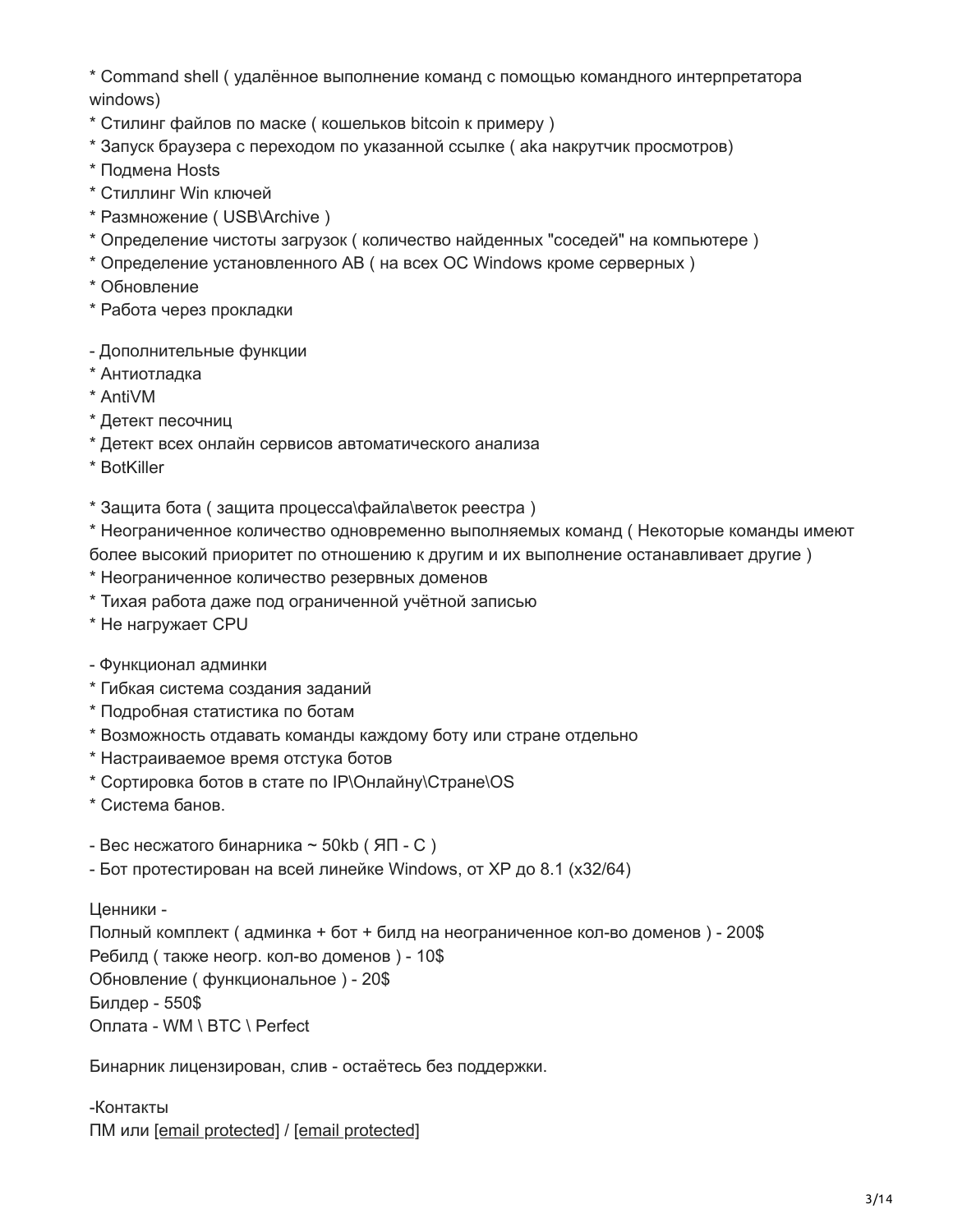Справка по командам\Подробное описание функционала - http://n3utrino.blog.com/

P.S. Бот никакого отношения к одноимённой связке не имеет.

------------------------------------------

Google Translated as :

------------------------------------------ Neutrino Bot

- The main functional
- \* HTTP (S) flood (methods GET \ POST)
- \* AntiDDOS flood (Emulation js \ cookies)
- \* Slowloris flood
- \* Download flood
- \* TCP flood
- \* UDP flood
- \* Loader (exe, dll, vbs, bat ... + can specify parameters for running the file)

\* Keylogger (Multilanguage) (support for virtual keyboards (removal of screenshots in the clique size 60x60)) (possibility to monitor the specified window)

- \* Command shell (remote command execution using shell windows)
- \* Stealing files by mask (eg bitcoin wallets)
- \* Launch the browser with one of these links (aka Cheaters views)
- \* Spoofing Hosts
- \* Stilling Win keys
- \* Reproduction (USB \ Archive)
- \* Purity downloads (number found "neighbors" on the computer)
- \* Identifying the installed AV (on all Windows except Server)
- \* Update
- \* Work through the gasket
- Additional Features
- \* Anti debugging
- \* AntiVM
- \* Detect sandboxes
- \* Detect all online services automatic analysis
- \* BotKiller
- \* Bot protection (protection process \ file \ registry branches)

\* Unlimited number of concurrent commands (Some teams have a higher priority than others, and their execution stops others)

- \* Unlimited number of backup domain
- \* Quiet operation even under a limited account
- \* Do not load the CPU
- Functional admin
- \* Flexible system for creating jobs
- \* Detailed statistics for bots
- \* Ability to give commands to each country separately or bot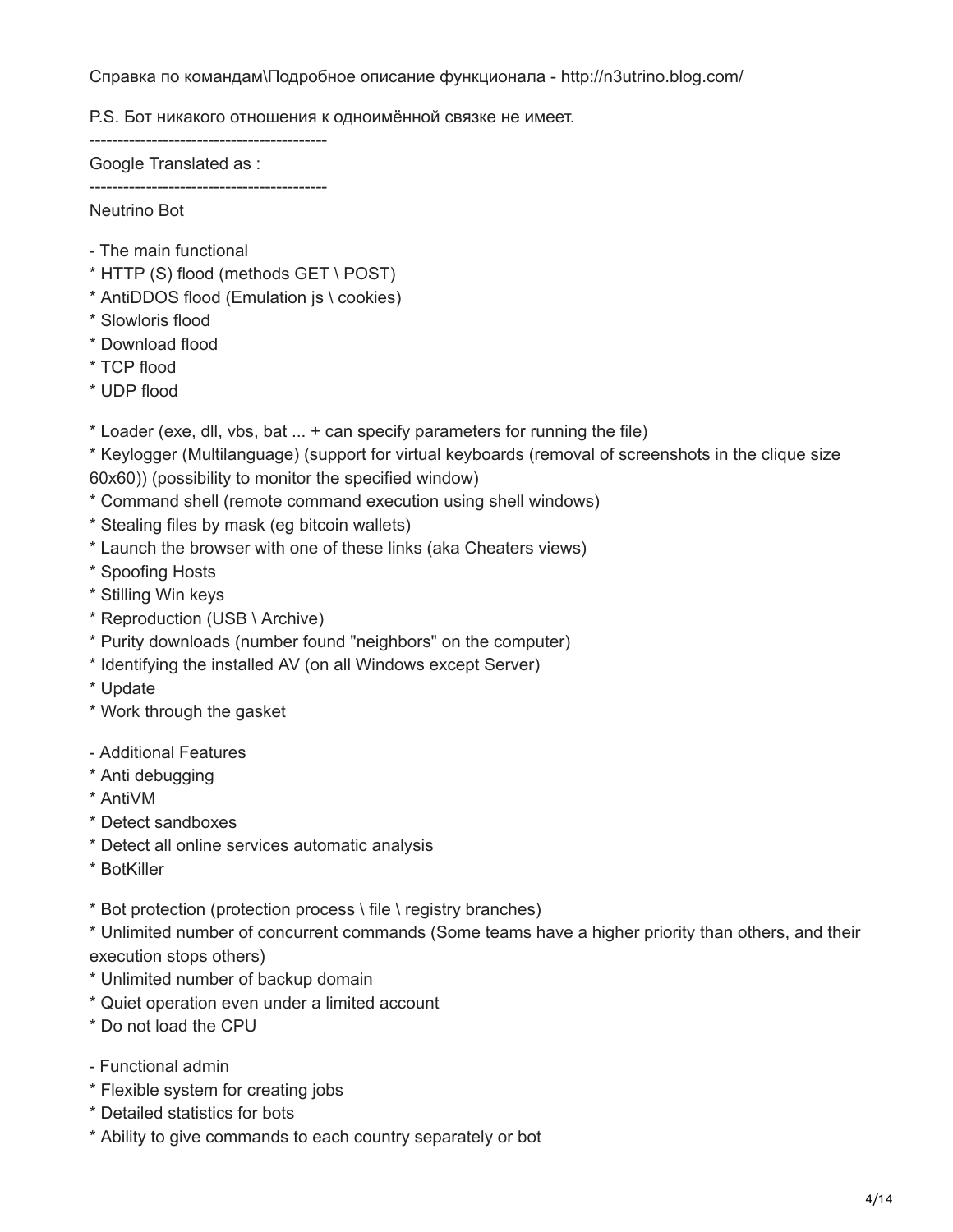- \* Customizable otstuk bots
- \* Sort bots in Articles IP \ Live \ Country \ OS
- \* System Bans.
- Weight uncompressed binary file  $\sim$  50kb (PL C)
- Boat tested on the entire line of Windows, from XP to 8.1 (x32/64)

tags - Full set (+ bot + admin panel to build an unlimited number of domains) - \$ 200 Rebuild (also unlim. Quantity domains) - \$ 10 Update (functional) - \$ 20 Builder - \$ 550 Payment - WM \ BTC \ Perfect

Binary licensed, plums - are left without support.

-Contact PM or [\[email protected\]](http://malware.dontneedcoffee.com/cdn-cgi/l/email-protection) / [\[email protected\]](http://malware.dontneedcoffee.com/cdn-cgi/l/email-protection)

Command Help \ Detailed functional - http://n3utrino.blog.com/

P.S. Boat no relation to the same name does not have a bunch.

------------------------------------------

As you can see it's advertised in the open :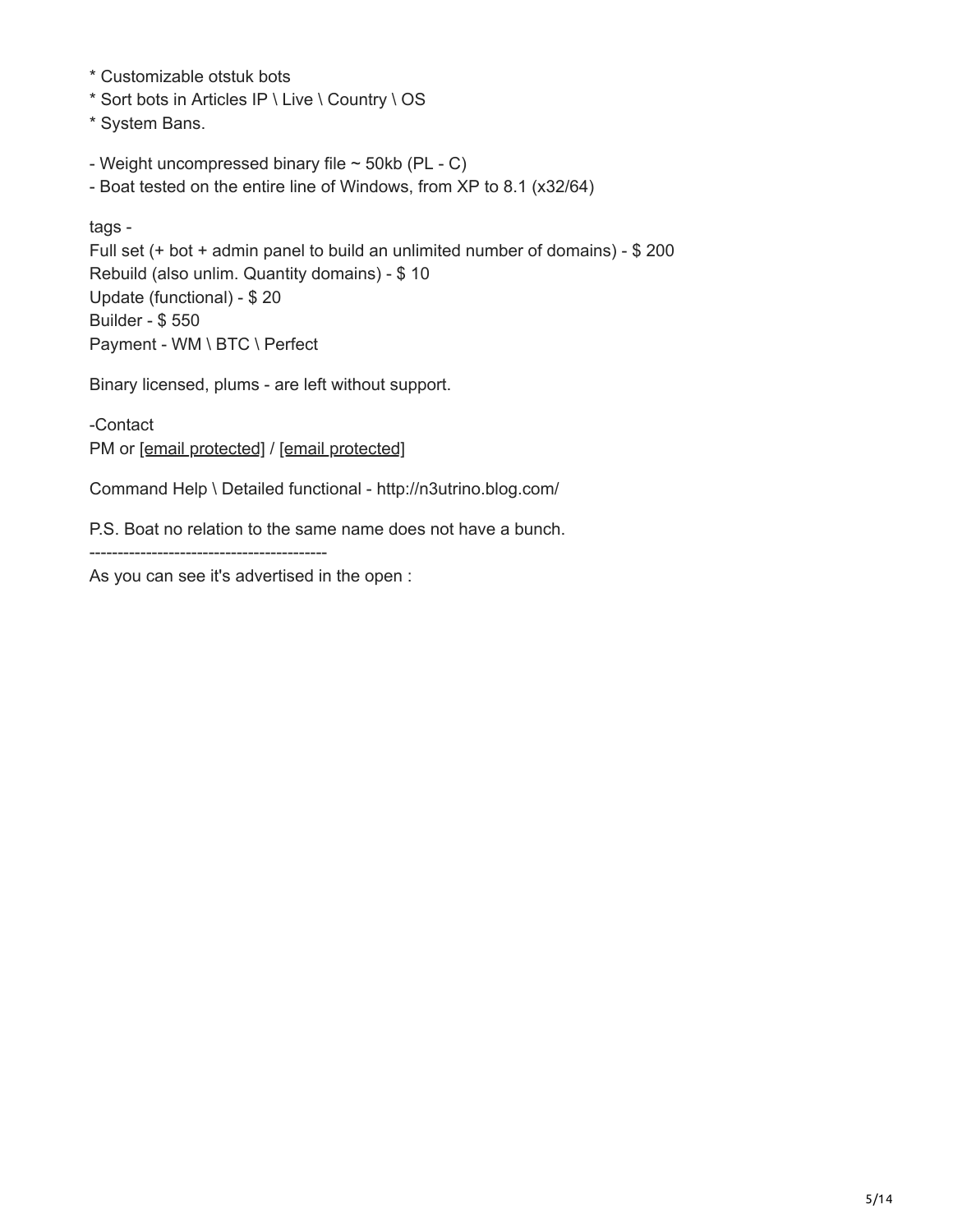

N3utrino Blog - Information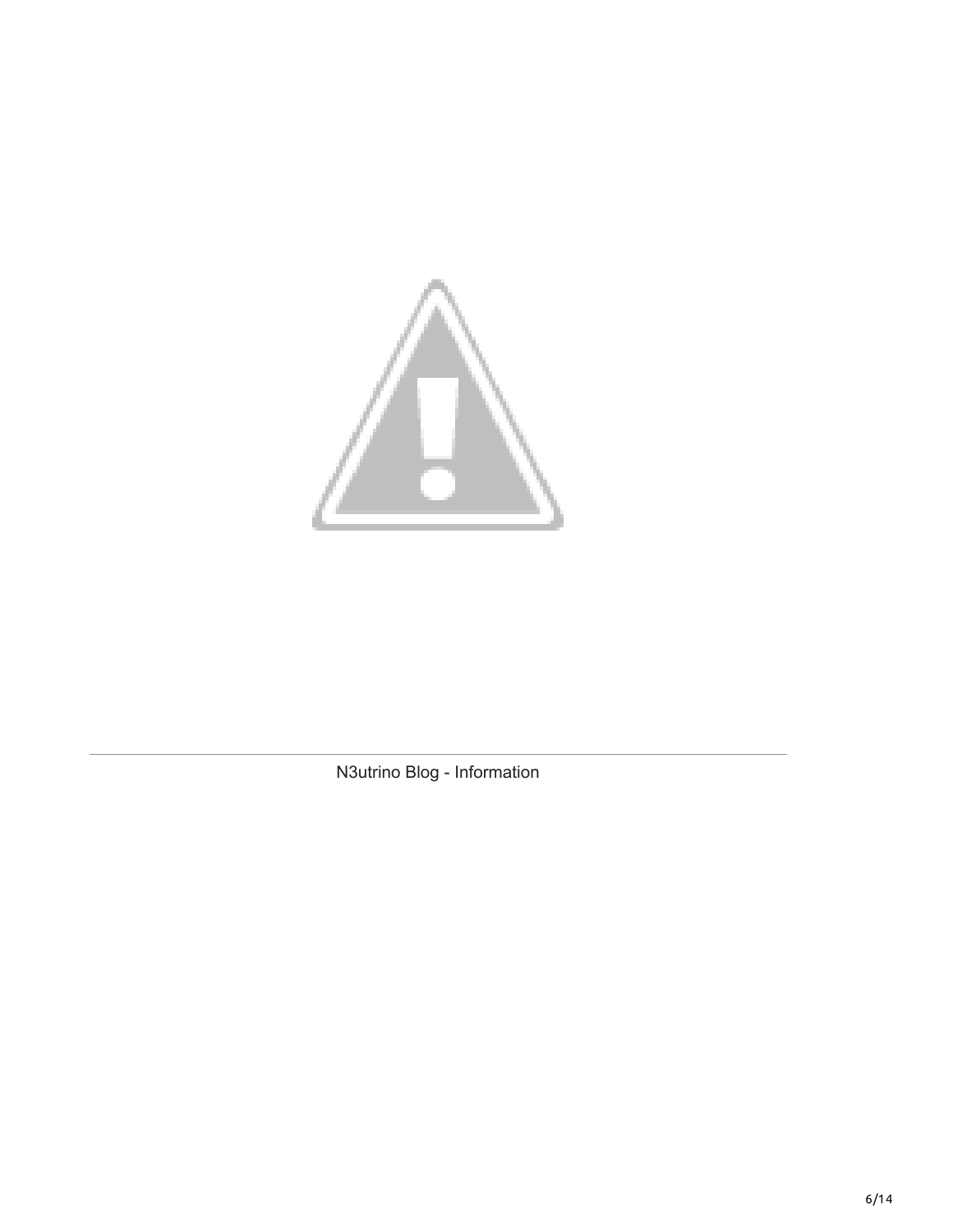

N3utrino blog - Price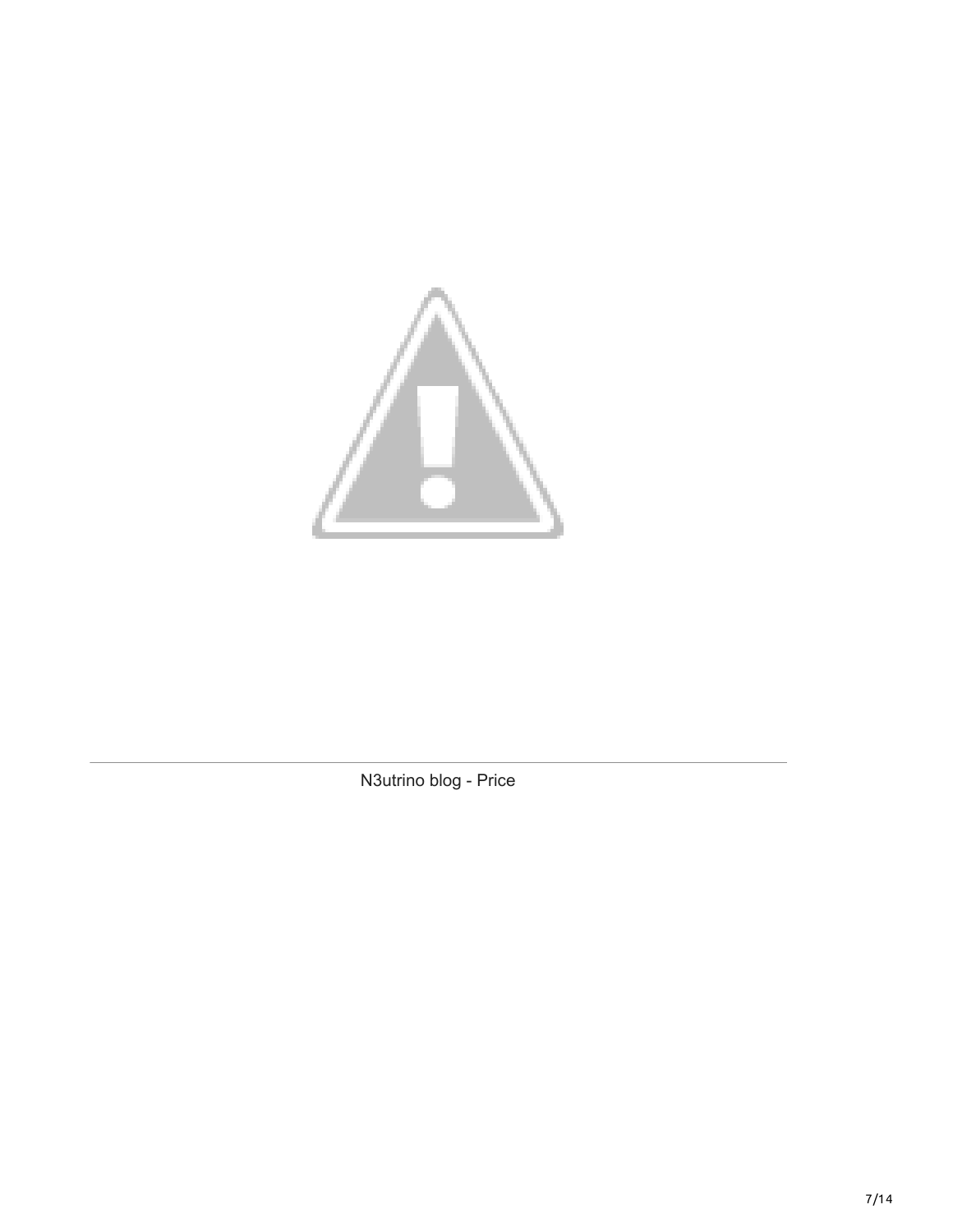

N3utrino blog - Screenshots

Screenshots provided by the coder on the blog and in forums :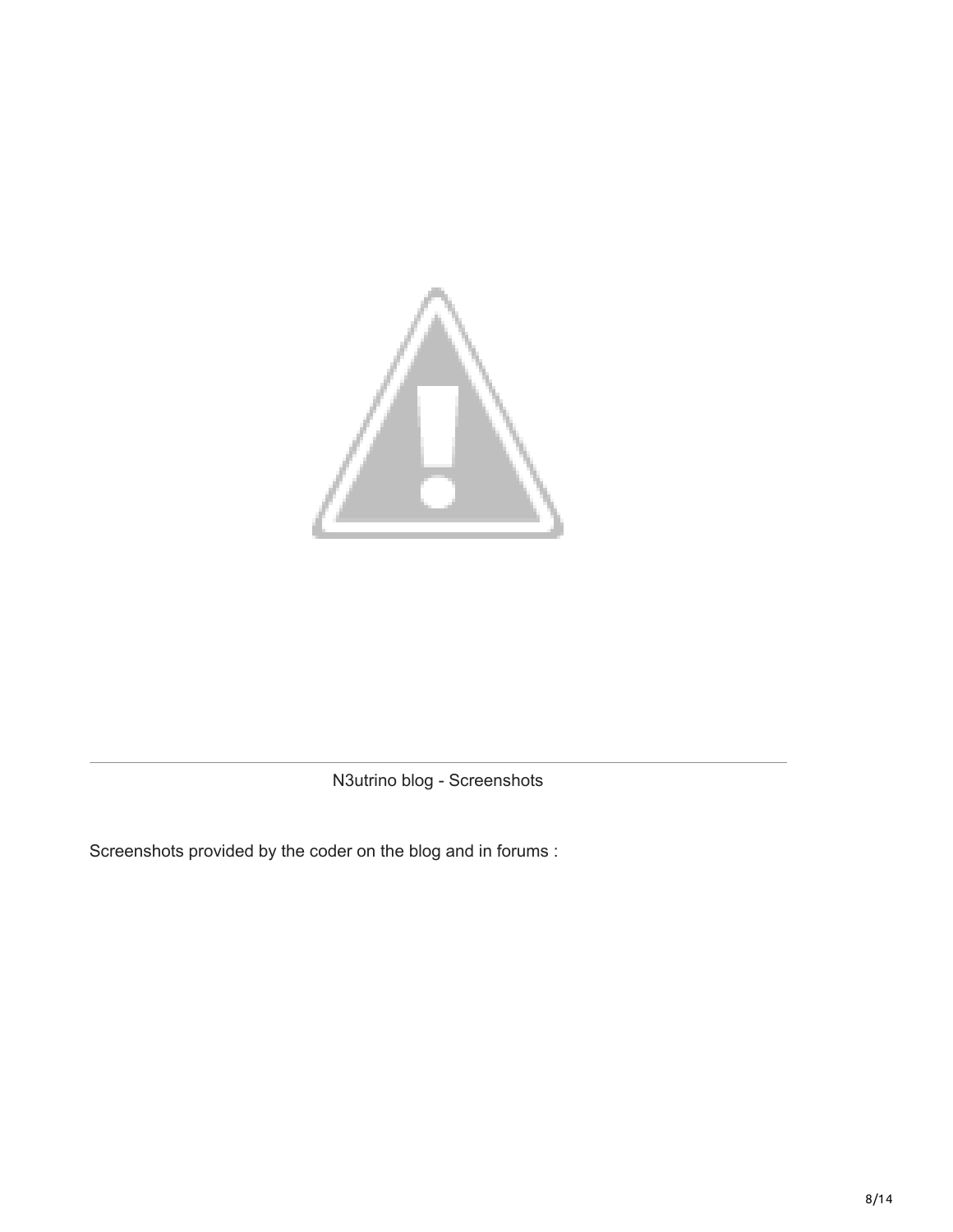

Neutrino - Index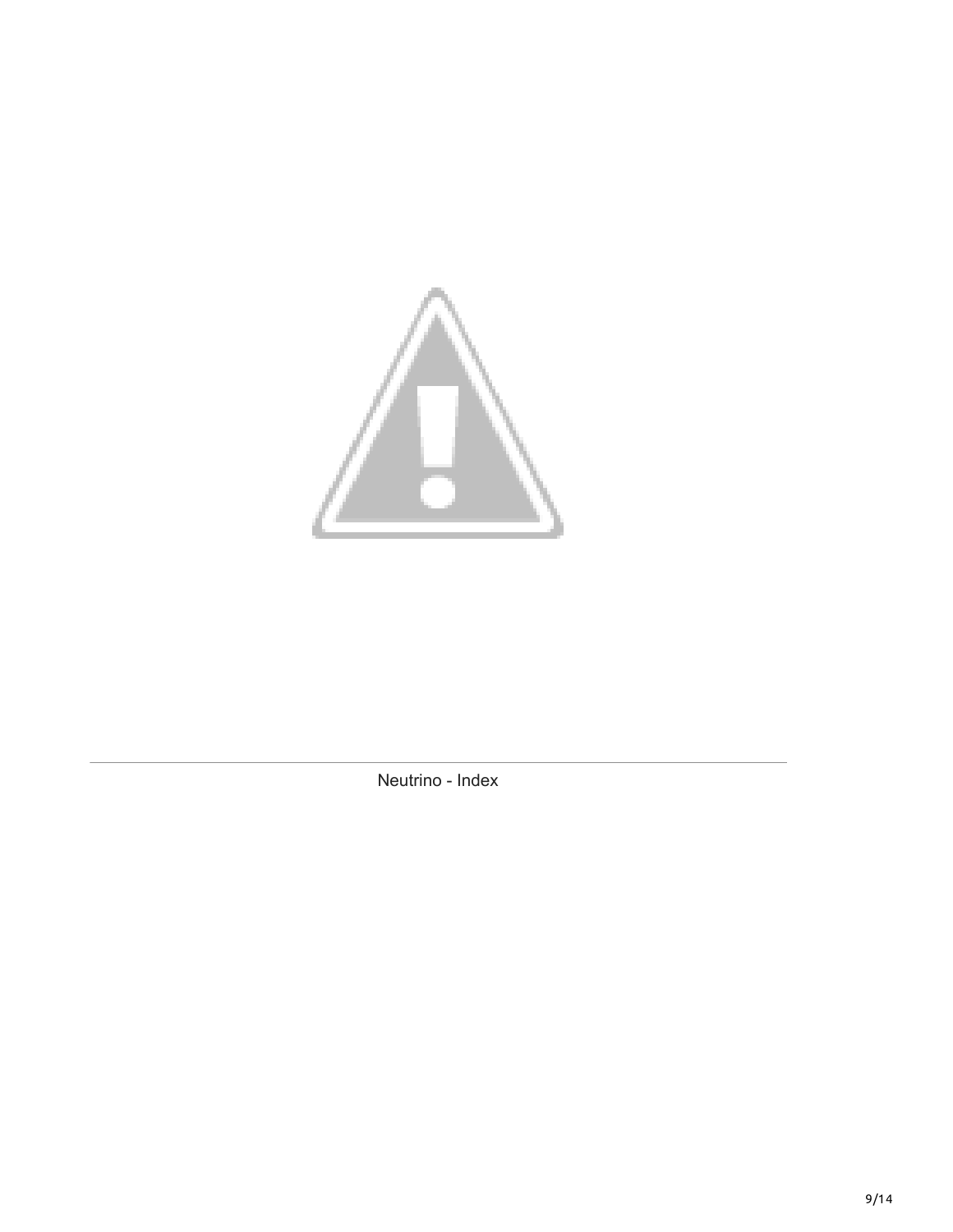

Neutrino - Clients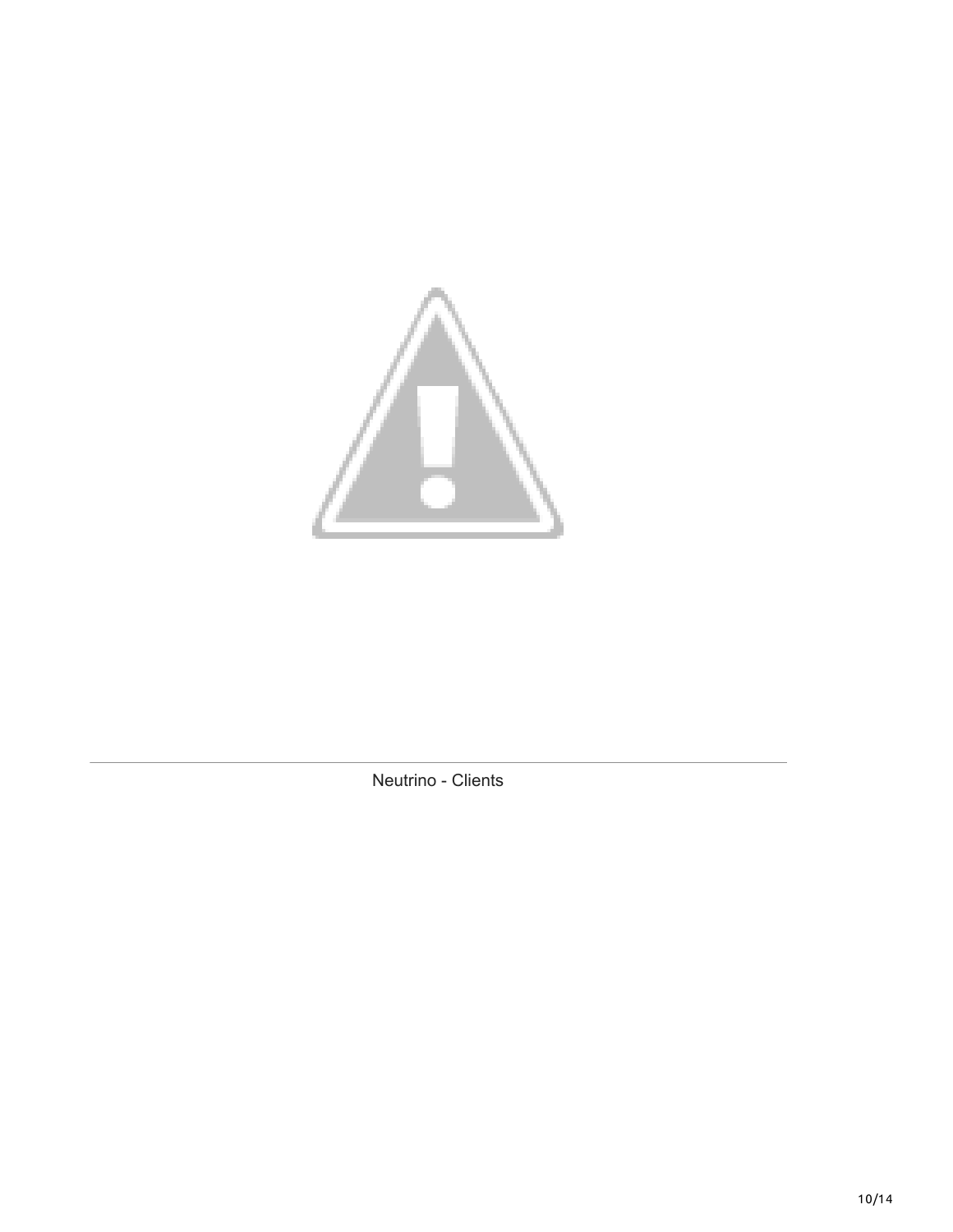

Neutrino - Clients 2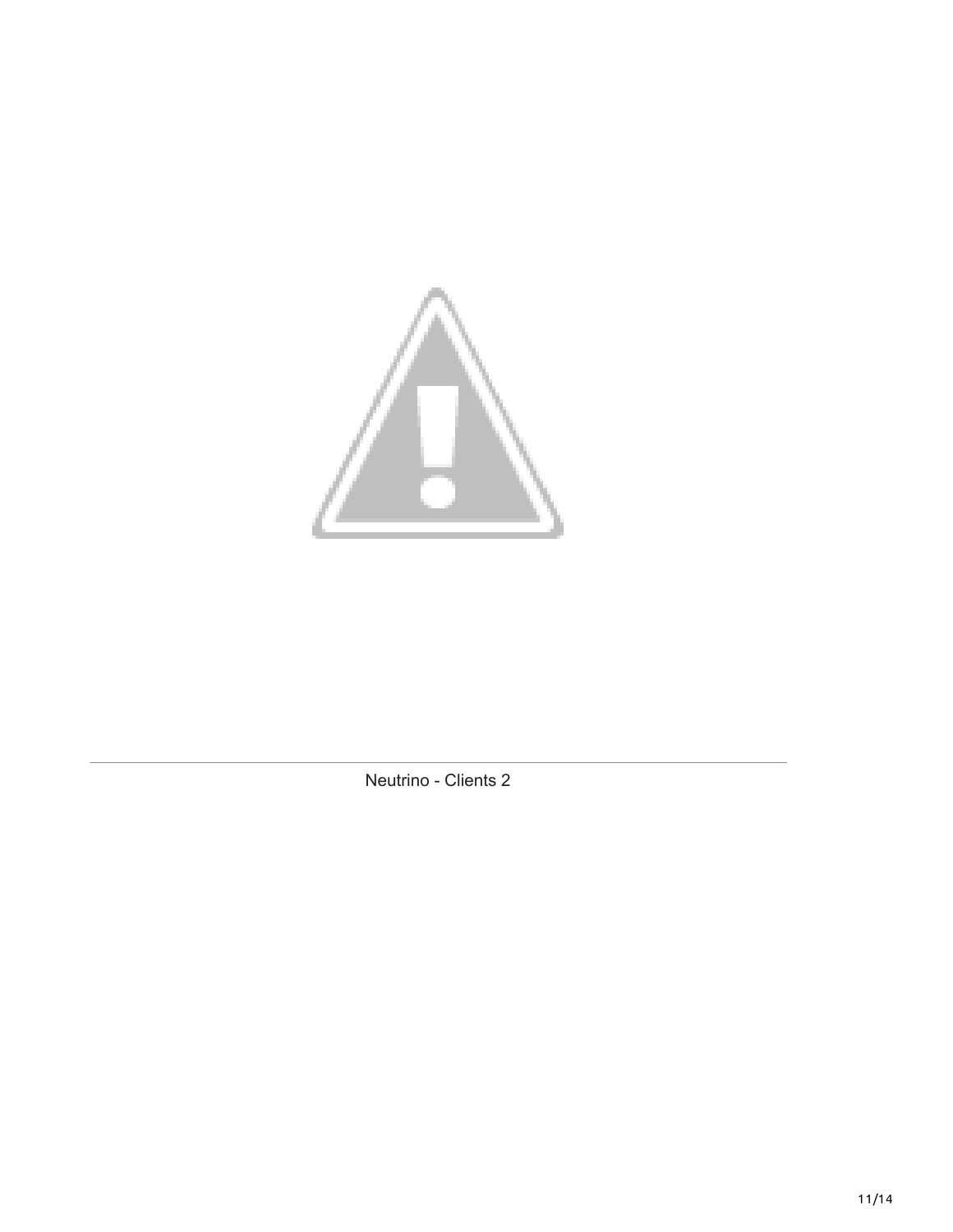

Neutrino - Stats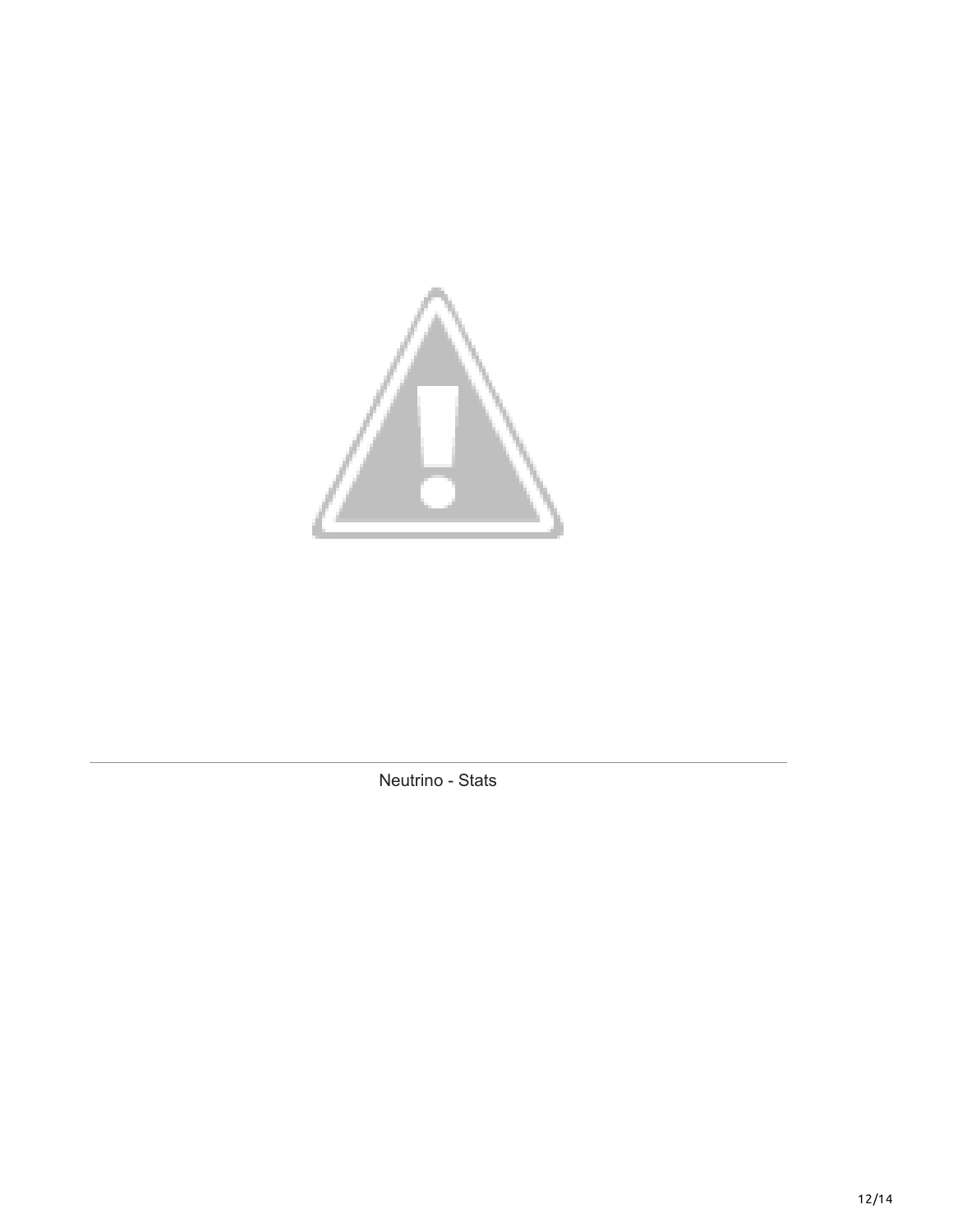

Neutrino - Stats 2

Coder also provided the panel on underground.



piece of the Neutrino panel code.